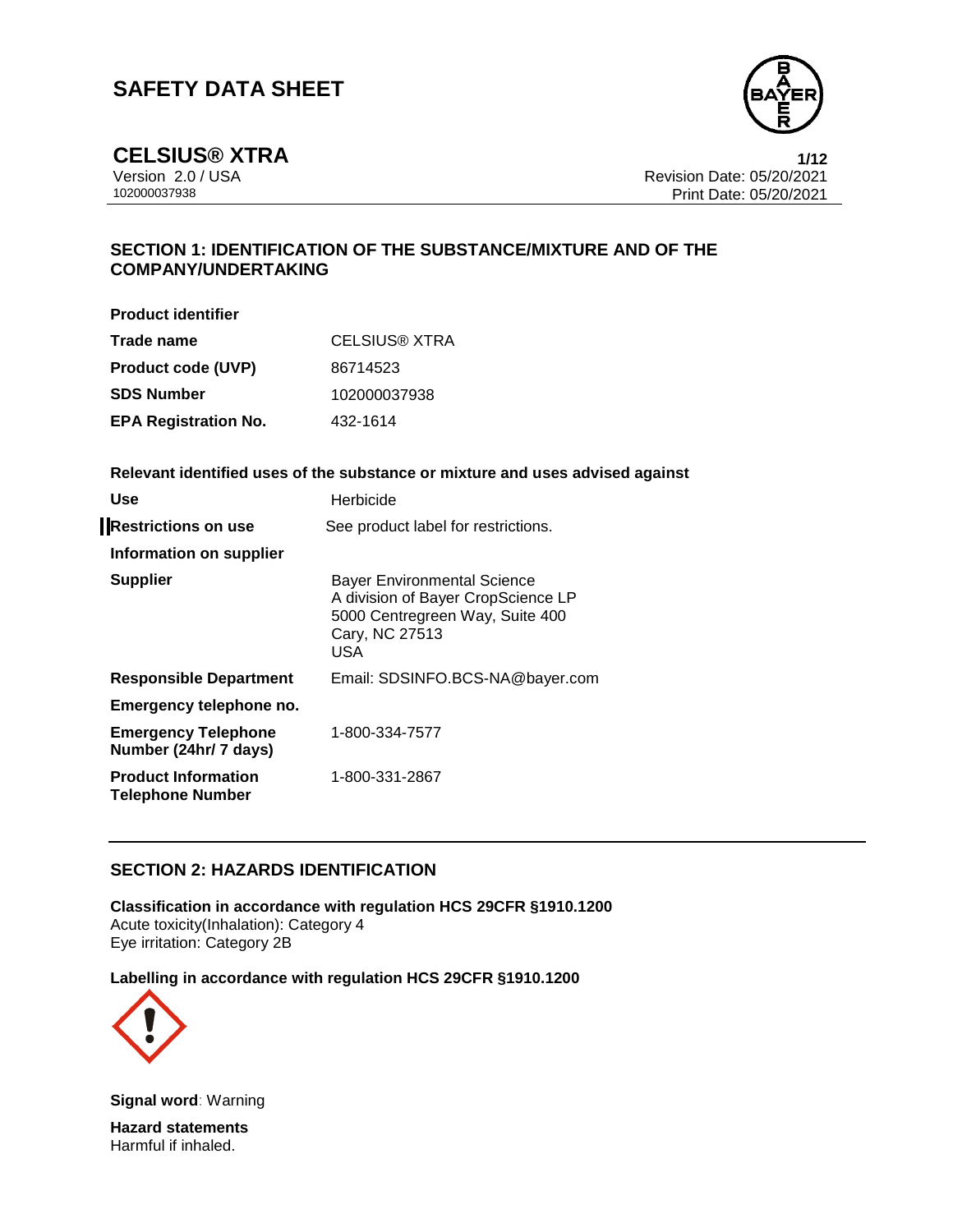

# **CELSIUS® XTRA 2/12**

Version 2.0 / USA Revision Date: 05/20/2021<br>102000037938 Print Date: 05/20/2021 Print Date: 05/20/2021

Causes eye irritation.

#### **Precautionary statements**

Avoid breathing mist/ vapours/ spray. Use only outdoors or in a well-ventilated area. Wash thoroughly after handling. IF INHALED: Remove person to fresh air and keep comfortable for breathing. Call a POISON CENTER/doctor/physician if you feel unwell. IF IN EYES: Rinse cautiously with water for several minutes. Remove contact lenses, if present and easy to do. Continue rinsing. If eye irritation persists: Get medical advice/ attention.

### **Hazards Not Otherwise Classified (HNOC)**

No physical hazards not otherwise classified. No health hazards not otherwise classified.

# **SECTION 3: COMPOSITION/INFORMATION ON INGREDIENTS**

| <b>Hazardous Component Name</b>                  | CAS-No.     | Concentration % by weight |
|--------------------------------------------------|-------------|---------------------------|
| Halosulfuron-Methyl                              | 100784-20-1 | 10.0                      |
| lodosulfuron-methyl-sodium                       | 144550-36-7 | 0.93                      |
| Thiencarbazone-methyl                            | 317815-83-1 | 4.29                      |
| Lignosulfonic acid, sodium salt, sulfomethylated | 68512-34-5  | 20.0                      |

# **SECTION 4: FIRST AID MEASURES**

#### **Description of first aid measures**

| <b>General advice</b> | When possible, have the product container or label with you when<br>calling a poison control center or doctor or going for treatment.                                                                                                                                                                     |
|-----------------------|-----------------------------------------------------------------------------------------------------------------------------------------------------------------------------------------------------------------------------------------------------------------------------------------------------------|
| <b>Inhalation</b>     | Move to fresh air. If person is not breathing, call 911 or an ambulance,<br>then give artificial respiration, preferably mouth-to-mouth if possible.<br>Call a physician or poison control center immediately.                                                                                            |
| <b>Skin contact</b>   | Take off contaminated clothing and shoes immediately. Wash off<br>immediately with plenty of water for at least 15 minutes. Call a<br>physician or poison control center immediately.                                                                                                                     |
| Eye contact           | Hold eye open and rinse slowly and gently with water for 15-20<br>minutes. Remove contact lenses, if present, after the first 5 minutes,<br>then continue rinsing eye. Call a physician or poison control center<br>immediately.                                                                          |
| Ingestion             | Call a physician or poison control center immediately. Rinse out mouth<br>and give water in small sips to drink. DO NOT induce vomiting unless<br>directed to do so by a physician or poison control center. Never give<br>anything by mouth to an unconscious person. Do not leave victim<br>unattended. |

**Most important symptoms and effects, both acute and delayed**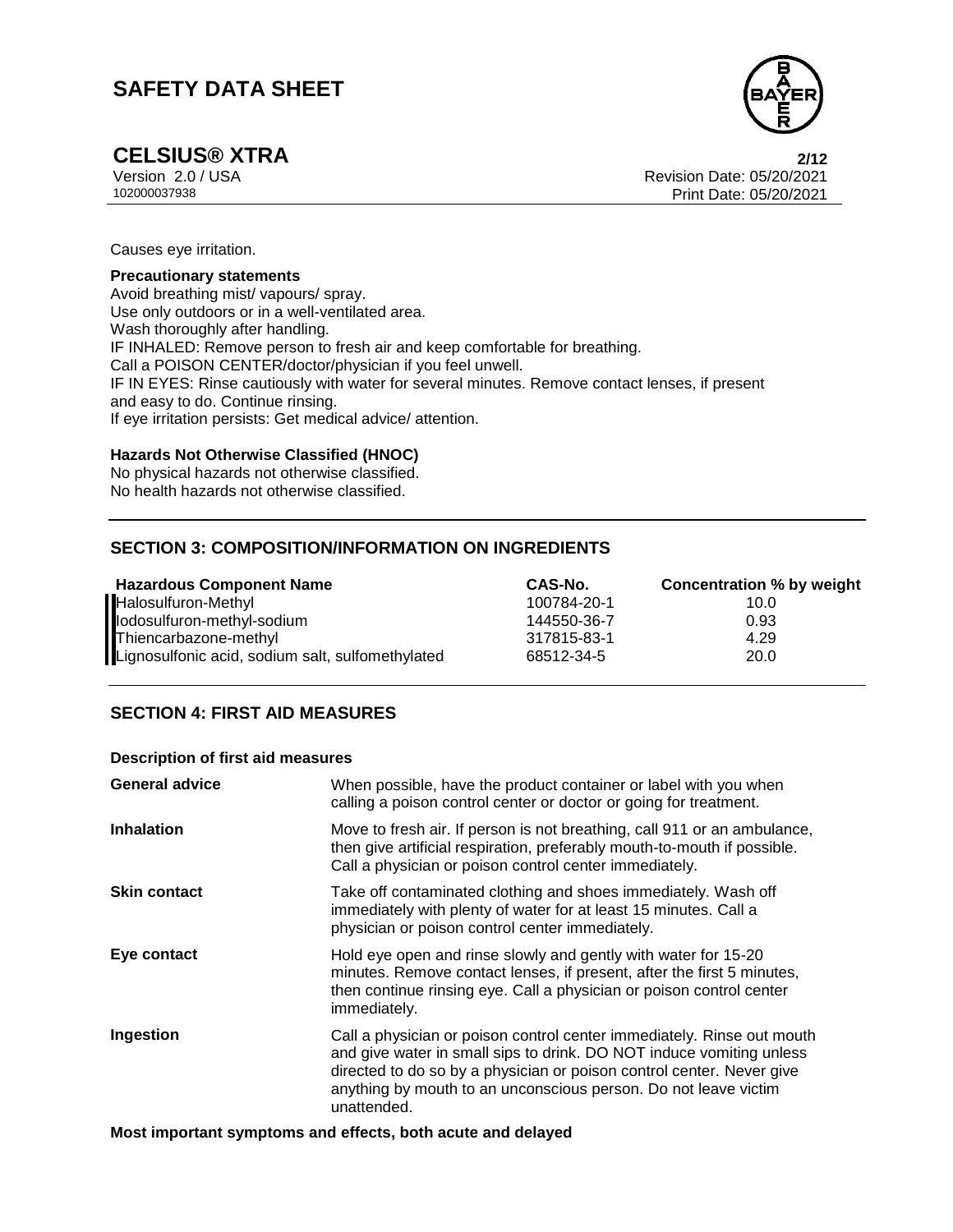**CELSIUS®** XTRA 3/12<br>Version 2.0 / USA 3/12<br>Revision Date: 05/20/2021 Version 2.0 / USA Revision Date: 05/20/2021<br>102000037938 Print Date: 05/20/2021 Print Date: 05/20/2021

| <b>Symptoms</b>                                                            | To date no symptoms are known.                                                                              |  |
|----------------------------------------------------------------------------|-------------------------------------------------------------------------------------------------------------|--|
| Indication of any immediate medical attention and special treatment needed |                                                                                                             |  |
| <b>Treatment</b>                                                           | Appropriate supportive and symptomatic treatment as indicated by the<br>patient's condition is recommended. |  |

# **SECTION 5: FIREFIGHTING MEASURES**

| <b>Extinguishing media</b>                                         |                                                                                                                                                                                                                                                |
|--------------------------------------------------------------------|------------------------------------------------------------------------------------------------------------------------------------------------------------------------------------------------------------------------------------------------|
| <b>Suitable</b>                                                    | Water spray, Carbon dioxide (CO2), Foam, Dry chemical                                                                                                                                                                                          |
| <b>Unsuitable</b>                                                  | High volume water jet                                                                                                                                                                                                                          |
| <b>Special hazards arising</b><br>from the substance or<br>mixture | Dangerous gases are evolved in the event of a fire.                                                                                                                                                                                            |
| <b>Advice for firefighters</b>                                     |                                                                                                                                                                                                                                                |
| <b>Special protective</b><br>equipment for firefighters            | In the event of fire and/or explosion do not breathe fumes. Firefighters<br>should wear NIOSH approved self-contained breathing apparatus and<br>full protective clothing.                                                                     |
| <b>Further information</b>                                         | Fight fire from upwind position. Keep out of smoke. Cool closed<br>containers exposed to fire with water spray. Contain the spread of the<br>fire-fighting media. Do not allow run-off from fire fighting to enter drains<br>or water courses. |
| <b>Flash point</b>                                                 | No data available                                                                                                                                                                                                                              |
| <b>Auto-ignition temperature</b>                                   | No data available                                                                                                                                                                                                                              |
| Lower explosion limit                                              | No data available                                                                                                                                                                                                                              |
| <b>Upper explosion limit</b>                                       | No data available                                                                                                                                                                                                                              |
| <b>Explosivity</b>                                                 | Not explosive                                                                                                                                                                                                                                  |

# **SECTION 6: ACCIDENTAL RELEASE MEASURES**

**Personal precautions, protective equipment and emergency procedures**

| <b>Precautions</b> | Keep unauthorized people away. Isolate hazard area. Avoid contact |
|--------------------|-------------------------------------------------------------------|
|                    | with spilled product or contaminated surfaces.                    |

## **Methods and materials for containment and cleaning up**

**Methods for cleaning up** Avoid dust formation. Sweep up or vacuum up spillage and collect in suitable container for disposal. Clean contaminated floors and objects thoroughly, observing environmental regulations.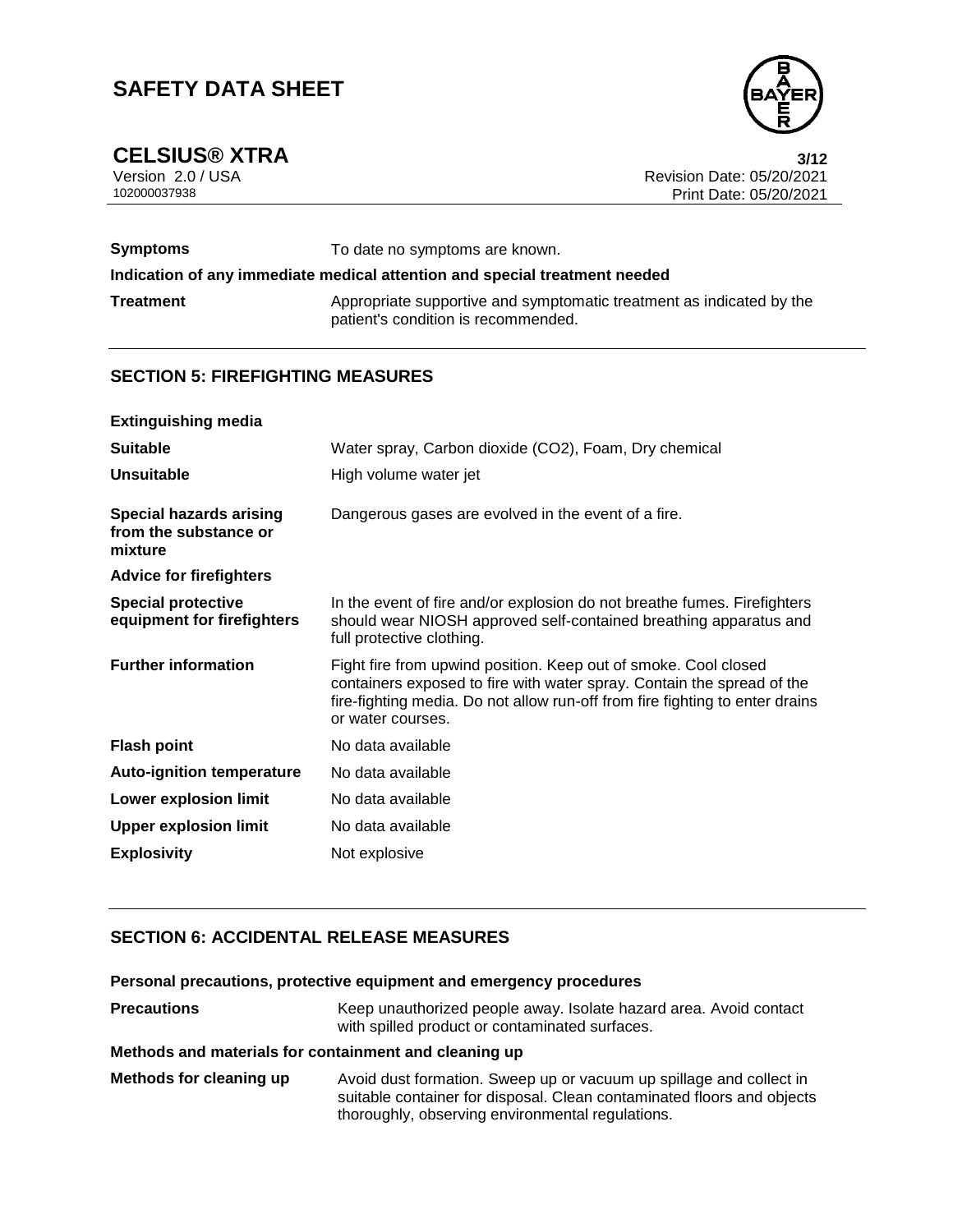

| <b>Additional advice</b>    | Use personal protective equipment. If the product is accidentally<br>spilled, do not allow to enter soil, waterways or waste water canal. Do<br>not allow product to contact non-target plants. |
|-----------------------------|-------------------------------------------------------------------------------------------------------------------------------------------------------------------------------------------------|
| Reference to other sections | Information regarding safe handling, see section 7.<br>Information regarding personal protective equipment, see section 8.<br>Information regarding waste disposal, see section 13.             |

# **SECTION 7: HANDLING AND STORAGE**

### **Precautions for safe handling**

| Advice on safe handling                                 | Use only in area provided with appropriate exhaust ventilation. Handle<br>and open container in a manner as to prevent spillage.                                                                                                                                                                                                                                                       |
|---------------------------------------------------------|----------------------------------------------------------------------------------------------------------------------------------------------------------------------------------------------------------------------------------------------------------------------------------------------------------------------------------------------------------------------------------------|
| <b>Hygiene measures</b>                                 | Wash hands thoroughly with soap and water after handling and before<br>eating, drinking, chewing gum, using tobacco, using the toilet or<br>applying cosmetics.<br>Remove Personal Protective Equipment (PPE) immediately after<br>handling this product. Remove soiled clothing immediately and clean<br>thoroughly before using again. Wash thoroughly and put on clean<br>clothing. |
|                                                         | Conditions for safe storage, including any incompatibilities                                                                                                                                                                                                                                                                                                                           |
| <b>Requirements for storage</b><br>areas and containers | Store in a cool, dry place and in such a manner as to prevent cross<br>contamination with other crop protection products, fertilizers, food, and<br>feed. Store in original container and out of the reach of children,<br>preferably in a locked storage area.                                                                                                                        |

# **SECTION 8: EXPOSURE CONTROLS/PERSONAL PROTECTION**

### **Control parameters**

| <b>Components</b>          | CAS-No.     | <b>Control parameters</b> | <b>Update</b> | <b>Basis</b> |
|----------------------------|-------------|---------------------------|---------------|--------------|
| lodosulfuron-methyl-sodium | 144550-36-7 | 1 mg/m $3$<br>'TWA)       |               | OES BCS*     |
| Thiencarbazone-methyl      | 317815-83-1 | 10 mg/m $3$<br>'TWA)      |               | OES BCS*     |

\*OES BCS: Internal Bayer AG, Crop Science Division "Occupational Exposure Standard"

## **Exposure controls**

## **Personal protective equipment**

In normal use and handling conditions please refer to the label and/or leaflet. In all other cases the following recommendations would apply.

**Respiratory protection** When respirators are required, select NIOSH approved equipment based on actual or potential airborne concentrations and in accordance with the appropriate regulatory standards and/or industry recommendations.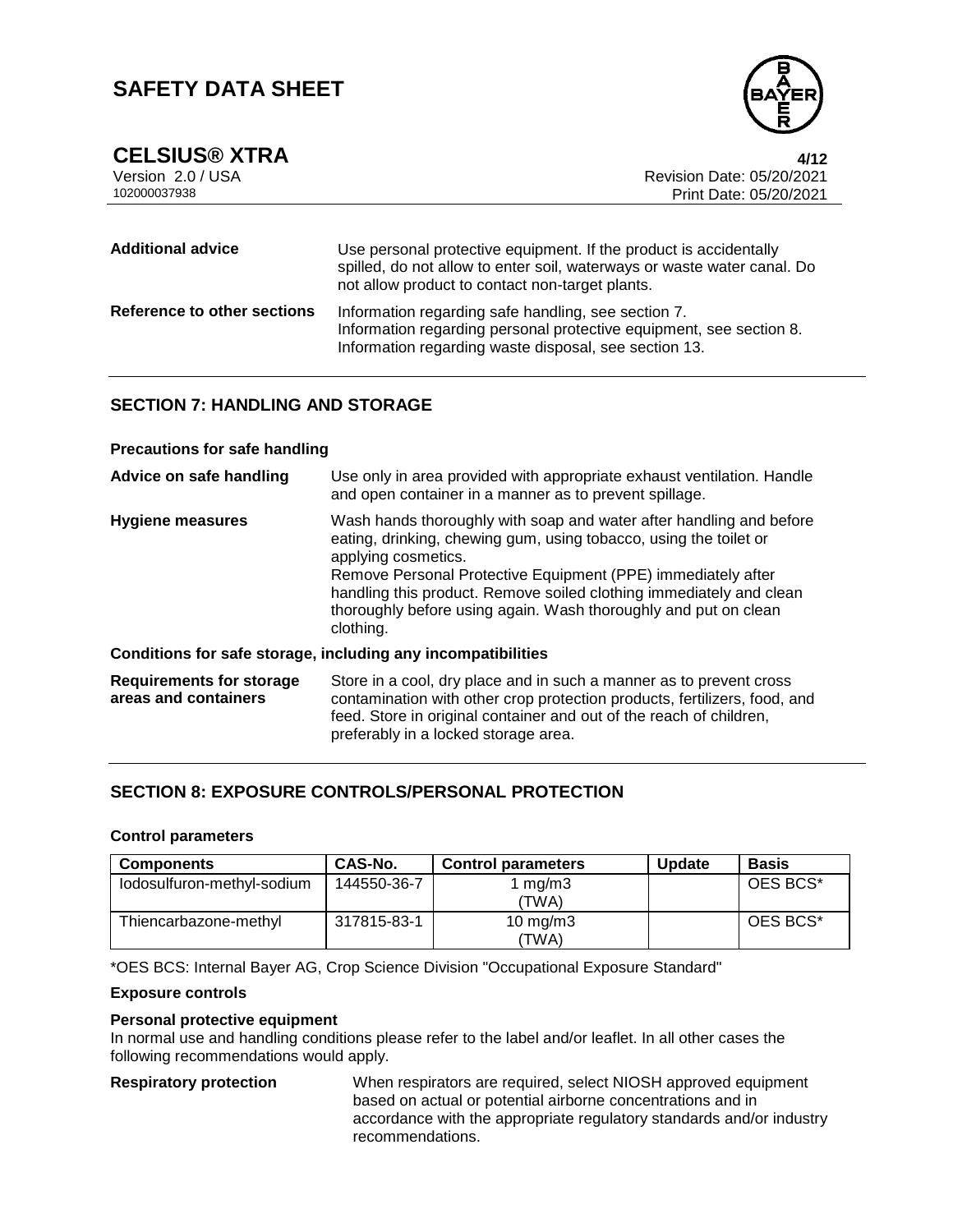

**CELSIUS®** XTRA 5/12<br>Version 2.0 / USA 5/12<br>Revision Date: 05/20/2021 Version 2.0 / USA Revision Date: 05/20/2021<br>102000037938 Print Date: 05/20/2021 Print Date: 05/20/2021

| <b>Hand protection</b>             | Chemical-resistant gloves (barrier laminate, butyl rubber, nitrile<br>rubber or Viton)                                                                                                                |  |  |
|------------------------------------|-------------------------------------------------------------------------------------------------------------------------------------------------------------------------------------------------------|--|--|
| Eye protection                     | Tightly fitting safety goggles                                                                                                                                                                        |  |  |
| Skin and body protection           | Wear long-sleeved shirt and long pants and shoes plus socks.                                                                                                                                          |  |  |
| <b>General protective measures</b> | Follow manufacturer's instructions for cleaning/maintaining PPE. If<br>no such instructions for washables, use detergent and warm/tepid<br>water.<br>Keep and wash PPE separately from other laundry. |  |  |

## **SECTION 9. PHYSICAL AND CHEMICAL PROPERTIES**

| Information on basic physical and chemical properties<br>Form | small rod                                 |
|---------------------------------------------------------------|-------------------------------------------|
| Colour                                                        | brown                                     |
| Odour                                                         | musty                                     |
| <b>Odour Threshold</b>                                        | No data available                         |
| рH                                                            | 5.5 - 6.5 (1 %) (23 °C) (deionized water) |
| <b>Melting point/range</b>                                    | No data available                         |
| <b>Boiling Point</b>                                          | No data available                         |
| <b>Flash point</b>                                            | No data available                         |
| <b>Flammability</b>                                           | No data available                         |
| <b>Auto-ignition temperature</b>                              | No data available                         |
| <b>Thermal decomposition</b>                                  | No data available                         |
| <b>Minimum ignition energy</b>                                | No data available                         |
| Self-accelarating<br>decomposition temperature<br>(SADT)      | No data available                         |
| <b>Upper explosion limit</b>                                  | No data available                         |
| <b>Lower explosion limit</b>                                  | No data available                         |
| Vapour pressure                                               | No data available                         |
| <b>Evaporation rate</b>                                       | No data available                         |
| <b>Relative vapour density</b>                                | No data available                         |
| <b>Relative density</b>                                       | No data available                         |
| <b>Density</b>                                                | No data available                         |
| <b>Bulk density</b>                                           | $0.4 - 0.6$ g/ml (loose)                  |
| <b>Water solubility</b>                                       | No data available                         |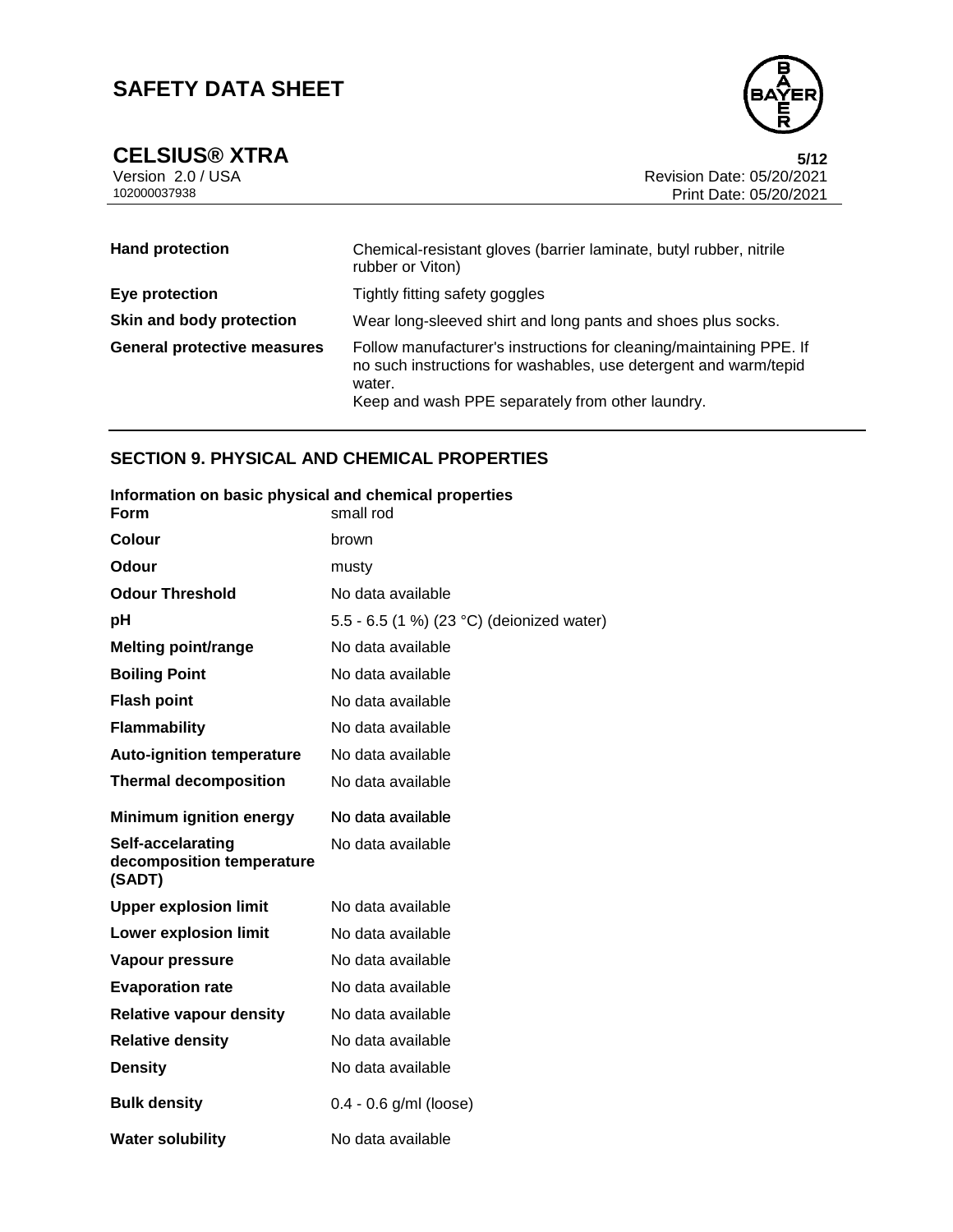



**CELSIUS®** XTRA 6/12<br>Version 2.0 / USA 6/12<br>Revision Date: 05/20/2021 Version 2.0 / USA Revision Date: 05/20/2021<br>102000037938 Print Date: 05/20/2021 Print Date: 05/20/2021

| <b>Partition coefficient: n-</b><br>octanol/water | Halosulfuron-methyl: log Pow: -0.02(pH 7)                                          |  |
|---------------------------------------------------|------------------------------------------------------------------------------------|--|
|                                                   | lodosulfuron-methyl-sodium: log Pow: -0.7<br>Thiencarbazone-methyl: log Pow: -0.13 |  |
| <b>Viscosity, dynamic</b>                         | No data available                                                                  |  |
| <b>Viscosity, kinematic</b>                       | No data available                                                                  |  |
| <b>Oxidizing properties</b>                       | No oxidizing properties                                                            |  |
| <b>Explosivity</b>                                | Not explosive                                                                      |  |

## **SECTION 10: STABILITY AND REACTIVITY**

| <b>Reactivity</b>                            | Stable under normal conditions.                                    |
|----------------------------------------------|--------------------------------------------------------------------|
| <b>Chemical stability</b>                    | Stable under recommended storage conditions.                       |
| <b>Possibility of hazardous</b><br>reactions | No dangerous reaction known under conditions of normal use.        |
| <b>Conditions to avoid</b>                   | Extremes of temperature and direct sunlight.                       |
| Incompatible materials                       | No incompatible materials known.                                   |
| <b>Hazardous decomposition</b><br>products   | No decomposition products expected under normal conditions of use. |

## **SECTION 11: TOXICOLOGICAL INFORMATION**

| <b>Exposure routes</b>          | Eye contact, Skin contact, Ingestion, Inhalation |
|---------------------------------|--------------------------------------------------|
| <b>Immediate Effects</b><br>Eve | Causes eye irritation.                           |
| <b>Skin</b>                     | May cause slight irritation.                     |

# **Information on toxicological effects**

| <b>Acute oral toxicity</b>       | LD50 (female Rat) $> 2,000$ mg/kg                                                                                                                |
|----------------------------------|--------------------------------------------------------------------------------------------------------------------------------------------------|
| <b>Acute inhalation toxicity</b> | LC50 (male/female combined Rat) $> 2.17$ mg/l<br>Exposure time: 4 h<br>Determined in the form of liquid aerosol.<br>highest concentration tested |
| <b>Acute dermal toxicity</b>     |                                                                                                                                                  |
|                                  | Dermal toxicity was assessed based on the result of the oral toxicity<br>study.<br>Dermal toxicity study has been waived by competent regulatory |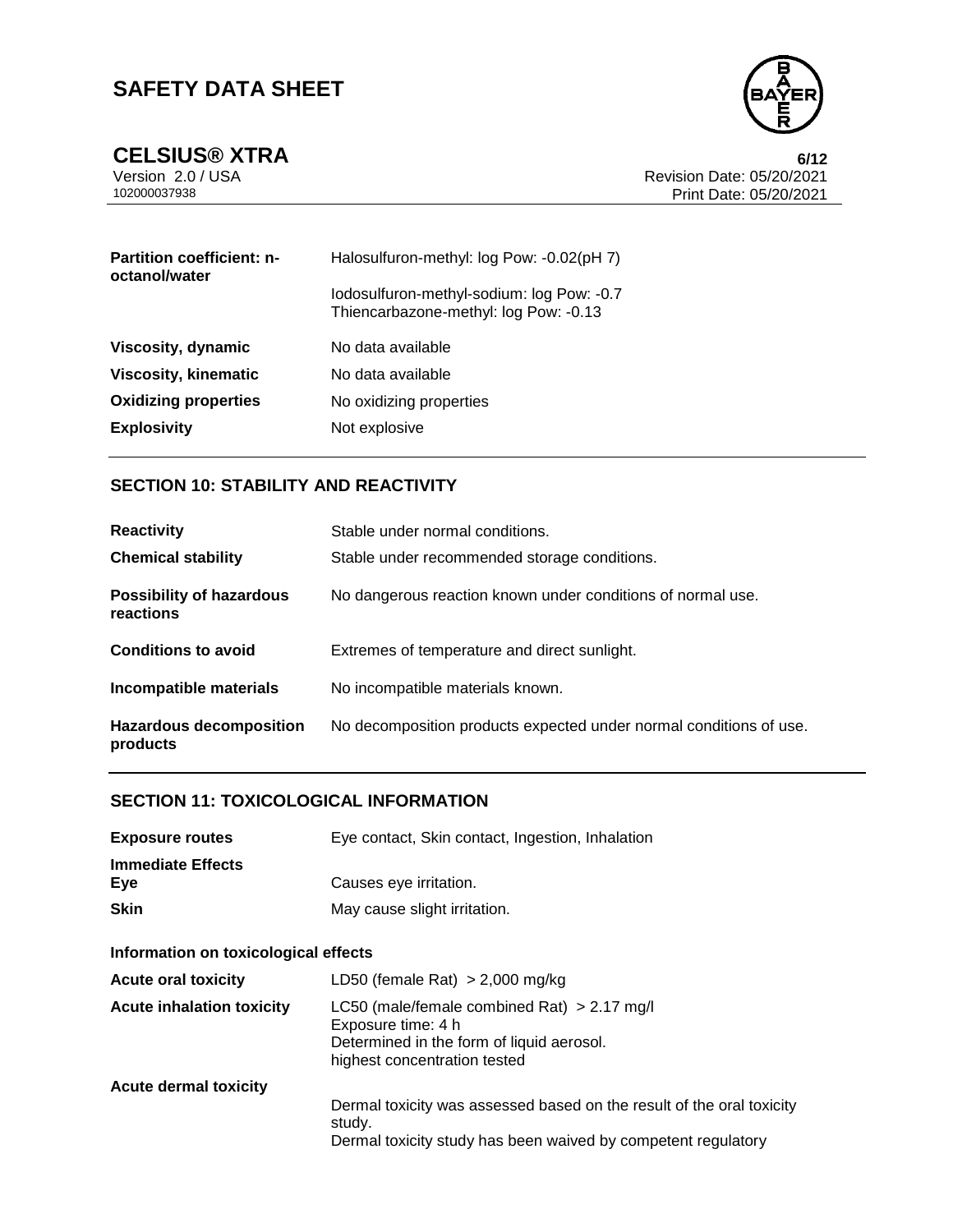

**CELSIUS® XTRA 7/12**

Version 2.0 / USA Revision Date: 05/20/2021 102000037938 Print Date: 05/20/2021

|                                             | authority.                                                                               |  |
|---------------------------------------------|------------------------------------------------------------------------------------------|--|
| <b>Skin corrosion/irritation</b>            | Slight irritant effect - does not require labelling. (Rabbit)                            |  |
| Serious eye damage/eye<br><i>irritation</i> | Mild eye irritation. (Rabbit)                                                            |  |
| <b>Respiratory or skin</b><br>sensitisation | Skin: Non-sensitizing. (Mouse)<br>OECD Test Guideline 429, local lymph node assay (LLNA) |  |

### **Assessment STOT Specific target organ toxicity – single exposure**

Iodosulfuron-methyl-sodium: Based on available data, the classification criteria are not met. Thiencarbazone-methyl: Based on available data, the classification criteria are not met.

#### **Assessment STOT Specific target organ toxicity – repeated exposure**

Halosulfuron-methyl did not cause specific target organ toxicity in experimental animal studies. Iodosulfuron-methyl-sodium did not cause specific target organ toxicity in experimental animal studies. Thiencarbazone-methyl did not cause specific target organ toxicity in experimental animal studies.

#### **Assessment mutagenicity**

Halosulfuron-methyl was not mutagenic or genotoxic in a battery of in vitro and in vivo tests. Iodosulfuron-methyl-sodium was not mutagenic or genotoxic in a battery of in vitro and in vivo tests. Thiencarbazone-methyl was not mutagenic or genotoxic in a battery of in vitro and in vivo tests.

#### **Assessment carcinogenicity**

Halosulfuron-methyl was not carcinogenic in lifetime feeding studies in rats and mice. Iodosulfuron-methyl-sodium was not carcinogenic in lifetime feeding studies in rats and mice. Thiencarbazone-methyl was not carcinogenic in a lifetime feeding study in rats. Thiencarbazone-methyl caused at high dose levels an increased incidence of tumours in mice in the following organ(s): urinary bladder. The tumours seen with Thiencarbazone-methyl were caused through the chronic irritation due to the presence of bladder stones.

| M<br>v<br>۰, |
|--------------|
|--------------|

None.

**NTP**

None.

**IARC**

None.

**OSHA**

None.

### **Assessment toxicity to reproduction**

Halosulfuron-methyl did not cause reproductive toxicity in a two-generation study in rats. Iodosulfuron-methyl-sodium did not cause reproductive toxicity in a two-generation study in rats. Thiencarbazone-methyl did not cause reproductive toxicity in a two-generation study in rats.

### **Assessment developmental toxicity**

Halosulfuron-methyl caused developmental toxicity only at dose levels toxic to the dams. Halosulfuronmethyl caused an increased incidence of non-specific malformations.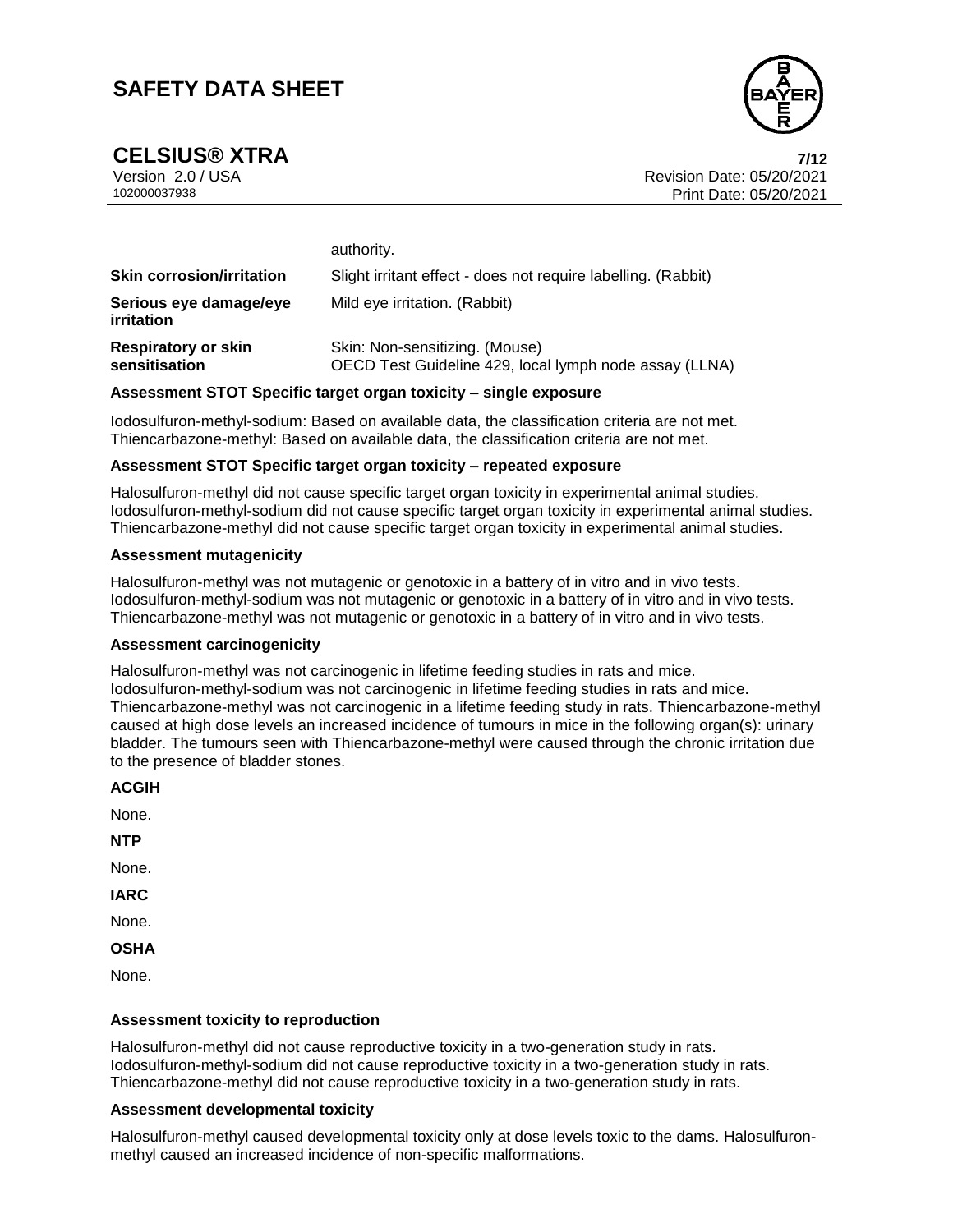

**CELSIUS®** XTRA 8/12<br>Version 2.0 / USA 8/12<br>Revision Date: 05/20/2021 Version 2.0 / USA Revision Date: 05/20/2021<br>102000037938 Print Date: 05/20/2021 Print Date: 05/20/2021

Iodosulfuron-methyl-sodium did not cause developmental toxicity in rats and rabbits. Thiencarbazone-methyl did not cause developmental toxicity in rats and rabbits.

### **Aspiration hazard**

Based on available data, the classification criteria are not met.

#### **Further information**

Only acute toxicity studies have been performed on the formulated product. The non-acute information pertains to the active ingredient(s).

# **SECTION 12: ECOLOGICAL INFORMATION**

| <b>Toxicity to fish</b>                     | LC50 (Oncorhynchus mykiss (rainbow trout)) > 100 mg/l<br>Exposure time: 96 h<br>The value mentioned relates to the active ingredient iodosulfuron-<br>methyl-sodium.                           |  |
|---------------------------------------------|------------------------------------------------------------------------------------------------------------------------------------------------------------------------------------------------|--|
|                                             | LC50 (Oncorhynchus mykiss (rainbow trout)) > 104 mg/l<br>Exposure time: 96 h<br>The value mentioned relates to the active ingredient thiencarbazone-<br>methyl.                                |  |
| <b>Toxicity to aquatic</b><br>invertebrates | EC50 (Daphnia magna (Water flea)) > 100 mg/l<br>Exposure time: 48 h<br>The value mentioned relates to the active ingredient iodosulfuron-<br>methyl-sodium.                                    |  |
|                                             | EC50 (Daphnia magna (Water flea)) > 98.6 mg/l<br>Exposure time: 48 h<br>The value mentioned relates to the active ingredient thiencarbazone-<br>methyl.                                        |  |
| <b>Toxicity to aquatic plants</b>           | IC50 (Raphidocelis subcapitata (freshwater green alga)) 0.152 mg/l<br>Growth rate; Exposure time: 96 h<br>The value mentioned relates to the active ingredient iodosulfuron-<br>methyl-sodium. |  |
|                                             | EC50 (Lemna gibba (gibbous duckweed)) 0.00081 mg/l<br>Exposure time: 14 d<br>The value mentioned relates to the active ingredient iodosulfuron-<br>methyl-sodium.                              |  |
|                                             | NOEC (Lemna gibba (gibbous duckweed)) 0.0004 mg/l<br>Exposure time: 14 d<br>The value mentioned relates to the active ingredient iodosulfuron-<br>methyl-sodium.                               |  |
|                                             | IC50 (Raphidocelis subcapitata (freshwater green alga)) 1.017 mg/l<br>Growth rate; Exposure time: 72 h                                                                                         |  |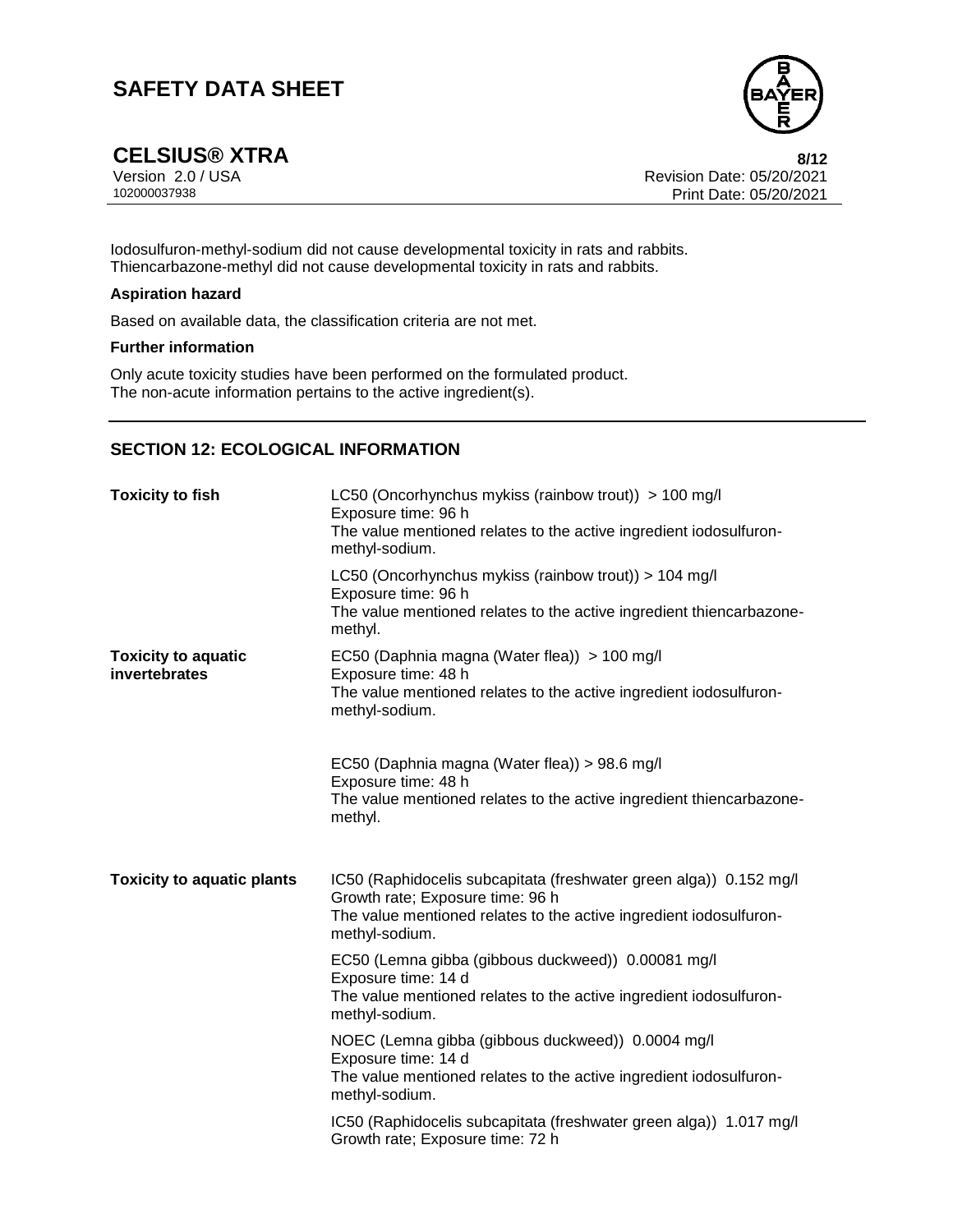

**CELSIUS®** XTRA 9/12<br>Version 2.0 / USA 9/12<br>Revision Date: 05/20/2021 Version 2.0 / USA Revision Date: 05/20/2021<br>102000037938 Print Date: 05/20/2021 Print Date: 05/20/2021

|                                           | The value mentioned relates to the active ingredient thiencarbazone-<br>methyl.                                                                                                                                                                                                                                                                                                                                                                                                                                                                                                                                                     |
|-------------------------------------------|-------------------------------------------------------------------------------------------------------------------------------------------------------------------------------------------------------------------------------------------------------------------------------------------------------------------------------------------------------------------------------------------------------------------------------------------------------------------------------------------------------------------------------------------------------------------------------------------------------------------------------------|
|                                           | IC50 (Lemna gibba (gibbous duckweed)) 0.00131 mg/l<br>Growth rate; Exposure time: 7 d<br>The value mentioned relates to the active ingredient thiencarbazone-<br>methyl.                                                                                                                                                                                                                                                                                                                                                                                                                                                            |
| <b>Toxicity to bacteria</b>               | EC50 (Pseudomonas putida) > 1,000 mg/l<br>Exposure time: 3 h<br>The value mentioned relates to the active ingredient iodosulfuron-<br>methyl-sodium.                                                                                                                                                                                                                                                                                                                                                                                                                                                                                |
| <b>Biodegradability</b>                   | Halosulfuron-methyl:<br>Not rapidly biodegradable<br>lodosulfuron-methyl-sodium:<br>Not rapidly biodegradable<br>Thiencarbazone-methyl:<br>Not rapidly biodegradable                                                                                                                                                                                                                                                                                                                                                                                                                                                                |
| Koc                                       | Halosulfuron-methyl: Koc: 113<br>Iodosulfuron-methyl-sodium: Koc: 45<br>Thiencarbazone-methyl: Koc: 100                                                                                                                                                                                                                                                                                                                                                                                                                                                                                                                             |
| <b>Bioaccumulation</b>                    | Halosulfuron-methyl:<br>Does not bioaccumulate.<br>lodosulfuron-methyl-sodium:<br>Does not bioaccumulate.<br>Thiencarbazone-methyl:<br>Does not bioaccumulate.                                                                                                                                                                                                                                                                                                                                                                                                                                                                      |
| <b>Mobility in soil</b>                   | Halosulfuron-methyl: Moderately mobile in soils<br>Iodosulfuron-methyl-sodium: Mobile in soils<br>Thiencarbazone-methyl: Moderately mobile in soils                                                                                                                                                                                                                                                                                                                                                                                                                                                                                 |
| <b>Results of PBT and vPvB assessment</b> |                                                                                                                                                                                                                                                                                                                                                                                                                                                                                                                                                                                                                                     |
| PBT and vPvB assessment                   | Halosulfuron-methyl: This substance is not considered to be persistent,<br>bioaccumulative and toxic (PBT). This substance is not considered to be<br>very persistent and very bioaccumulative (vPvB).<br>lodosulfuron-methyl-sodium: This substance is not considered to be<br>persistent, bioaccumulative and toxic (PBT). This substance is not<br>considered to be very persistent and very bioaccumulative (vPvB).<br>Thiencarbazone-methyl: This substance is not considered to be<br>persistent, bioaccumulative and toxic (PBT). This substance is not<br>considered to be very persistent and very bioaccumulative (vPvB). |
| <b>Environmental precautions</b>          | Do not allow to get into surface water, drains and ground water.<br>Do not contaminate surface or ground water by cleaning equipment or<br>disposal of wastes, including equipment wash water.<br>Apply this product as specified on the label.                                                                                                                                                                                                                                                                                                                                                                                     |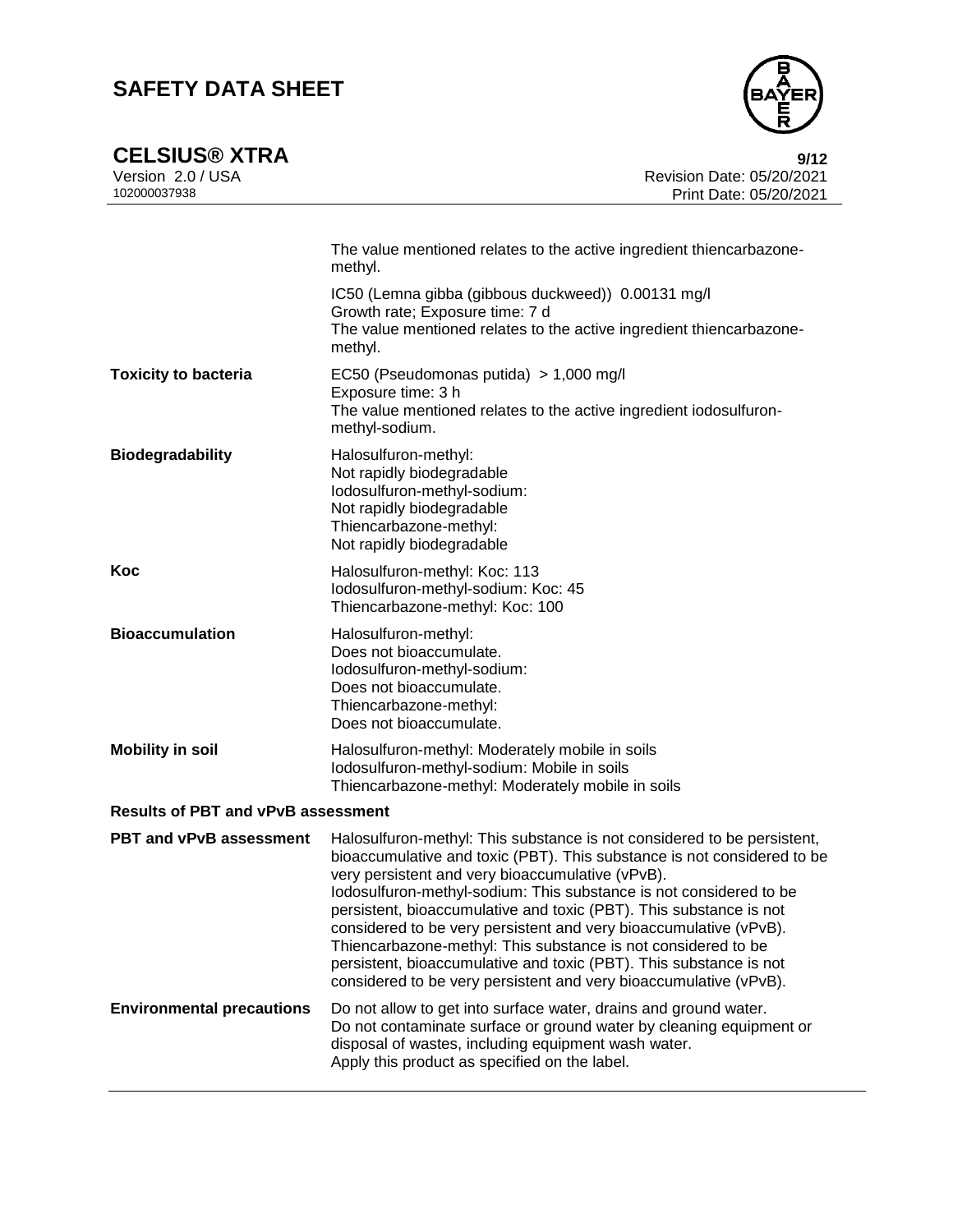

**CELSIUS®** XTRA 10/12<br>Version 2.0 / USA 10/12<br>Revision Date: 05/20/2021 Version 2.0 / USA Revision Date: 05/20/2021<br>102000037938 Print Date: 05/20/2021 Print Date: 05/20/2021

# **SECTION 13: DISPOSAL CONSIDERATIONS**

#### **Waste treatment methods**

| <b>Product</b>                | Dispose in accordance with all local, state/provincial and federal<br>regulations.                                                                                                                            |
|-------------------------------|---------------------------------------------------------------------------------------------------------------------------------------------------------------------------------------------------------------|
| <b>Contaminated packaging</b> | Consult state and local regulations regarding the proper disposal of<br>container.<br>Follow advice on product label and/or leaflet.                                                                          |
| <b>RCRA Information</b>       | Characterization and proper disposal of this material as a special or<br>hazardous waste is dependent upon Federal, State and local laws and<br>are the user's responsibility. RCRA classification may apply. |

# **SECTION 14: TRANSPORT INFORMATION**

| 49CFR                                                                                                    | Not dangerous goods / not hazardous material                                                                                                                                                                       |  |
|----------------------------------------------------------------------------------------------------------|--------------------------------------------------------------------------------------------------------------------------------------------------------------------------------------------------------------------|--|
| <b>IMDG</b><br>UN number<br>Class<br>Packaging group<br>Marine pollutant<br>Proper shipping name         | 3077<br>9<br>Ш<br><b>YES</b><br>ENVIRONMENTALLY HAZARDOUS SUBSTANCE, SOLID,<br>N.O.S.<br>(IODOSULFURON-METHYL-SODIUM, THIENCARBAZONE-<br><b>METHYL MIXTURE)</b>                                                    |  |
| <b>IATA</b><br>UN number<br>Class<br>Packaging group<br>Environm. Hazardous Mark<br>Proper shipping name | 3077<br>9<br>Ш<br><b>YES</b><br>ENVIRONMENTALLY HAZARDOUS SUBSTANCE, SOLID,<br>N.O.S.<br>(IODOSULFURON-METHYL-SODIUM, THIENCARBAZONE-<br><b>METHYL MIXTURE</b> )                                                   |  |
|                                                                                                          | This transportation information is not intended to convey all specific regulatory information relating to this<br>product. It does not address regulatory variations due to package size or special transportation |  |

requirements.

| Freight Classification: | COMPOUNDS, TREE OR WEED KILLING, N.O.I. other than |
|-------------------------|----------------------------------------------------|
|                         | poison, HAVING A DENSITY OF 20 LBS OR GREATER PER  |
|                         | <b>CUBIC FOOT</b>                                  |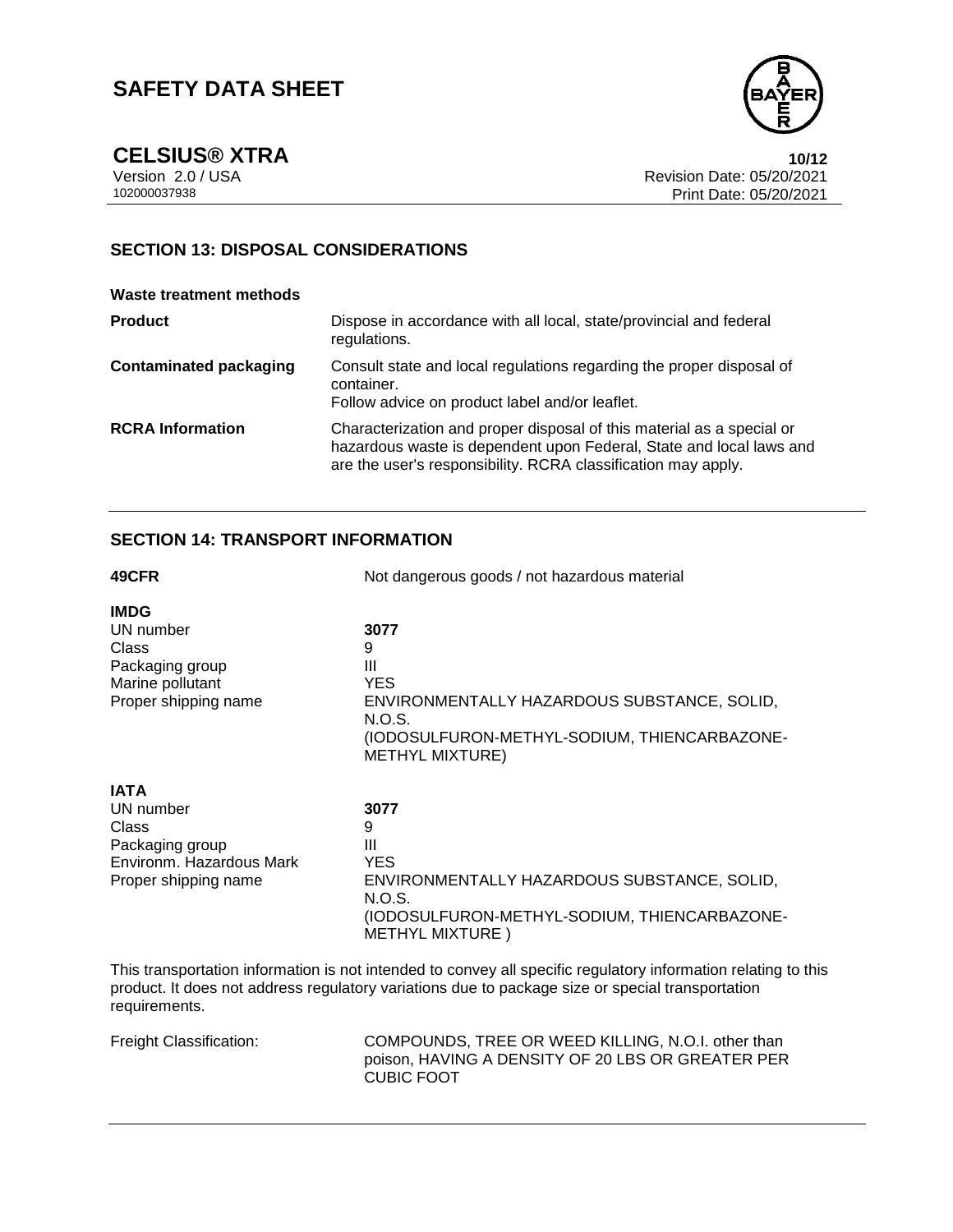

**CELSIUS®** XTRA **11/12**<br>Version 2.0 / USA **11/12**<br>Revision Date: 05/20/2021 Revision Date: 05/20/2021 102000037938 Print Date: 05/20/2021

## **SECTION 15: REGULATORY INFORMATION**

**EPA Registration No.** 432-1614 **US Federal Regulations TSCA list** Kaolin 1332-58-7 Lignosulfonic acid, sodium salt, sulfomethylated 68512-34-5 Citric acid<br>
Polyvinylpyrrolidone<br>
2003-39-8<br>
Polyvinylpyrrolidone Polyvinylpyrrolidone Sodium butylnaphthalenesulphonate 25638-17-9 **US. Toxic Substances Control Act (TSCA) Section 12(b) Export Notification (40 CFR 707, Subpt D)** No export notification needs to be made. **SARA Title III - Section 302 - Notification and Information** Not applicable. **SARA Title III - Section 313 - Toxic Chemical Release Reporting** None.

### **US States Regulatory Reporting**

#### **CA Prop65**

WARNING: This product contains a chemical known to the State of California to cause cancer. For more information go to www.P65Warnings.ca.gov. Crystalline quartz (respirable) 14808-60-7

This product does not contain any substances known to the State of California to cause reproductive harm.

#### **US State Right-To-Know Ingredients**

| Kaolin                     | 1332-58-7   | MN. RI     |
|----------------------------|-------------|------------|
| Synthetic amorphous silica | 112926-00-8 | CA, CT, MN |
| Polyvinylpyrrolidone       | 9003-39-8   | CA.        |

**Environmental CERCLA** None. **Clean Water Section 307(a)(1)** None. **Safe Drinking Water Act Maximum Contaminant Levels**

None.

### **EPA/FIFRA Information:**

This chemical is a pesticide product registered by the Environmental Protection Agency and is subject to certain labeling requirements under federal pesticide law. These requirements differ from the classification criteria and hazard information required for safety data sheets, and for workplace labels of non-pesticide chemicals. Following is the hazard information required on the pesticide label: